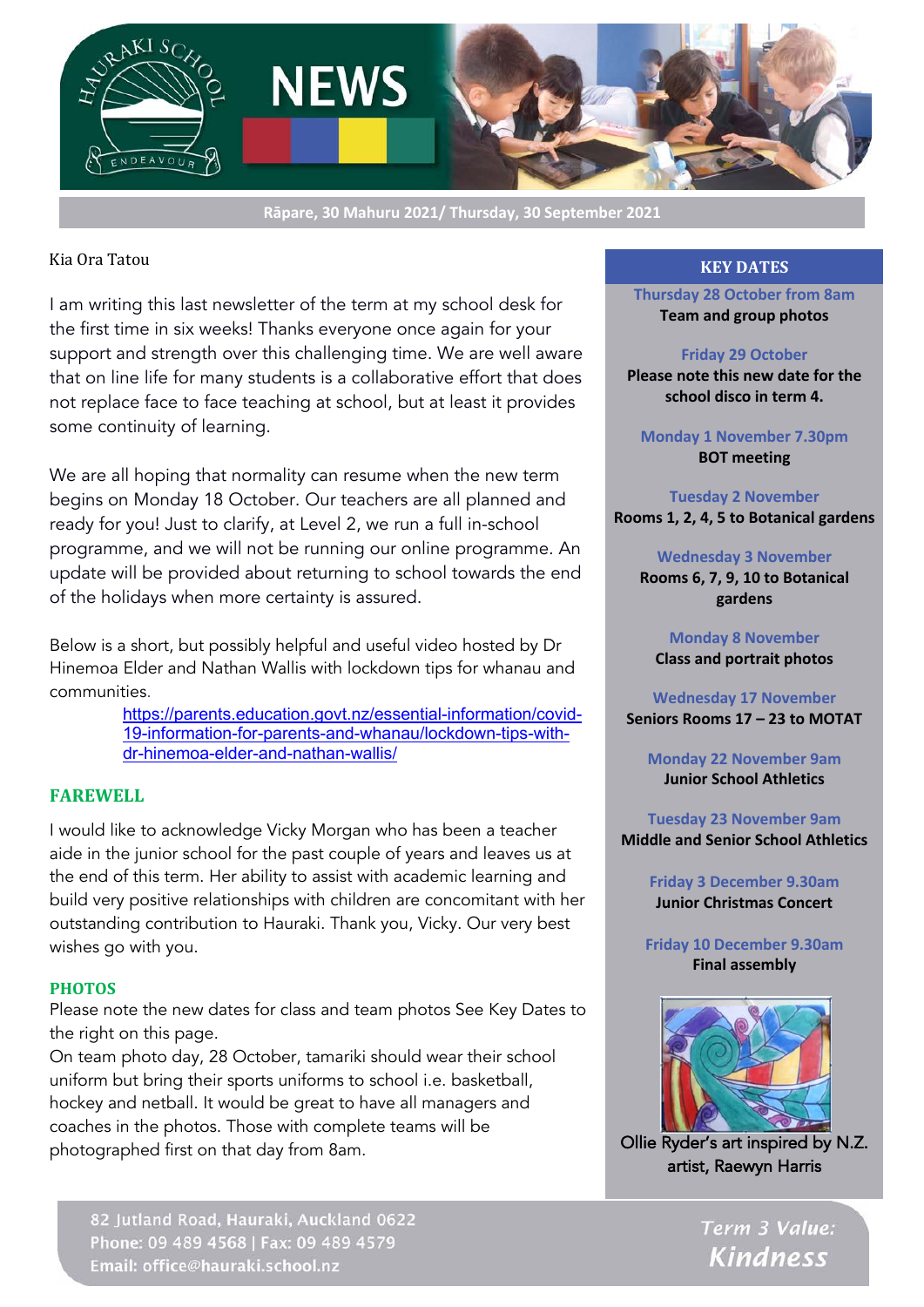## **SPRING LEAGUE NETBALL FOR TERM 4**

A reminder that the cut off date for spring netball registration for year 2-6 students is tomorrow, 12 noon Friday 1 October. See the form below. No late entries accepted. Please note games are either THURSDAY (Year 2-6) or SATURDAY (Year 4-6). https://forms.gle/Fkgy1yz3b5bMba6U7 Of course, the status of the Auckland alert level may impact the delivery of this sporting opportunity.

## **COOL SCHOOL POOL PROJECT**

With the excellent fundraising efforts this year (even in these crazy Covid times) we are continuing to get closer to our goal of a new school pool. However, the current Covid environment has meant that any building project has been put under immense pressure with regards to supply issues and pricing increases. As such, to ensure we have an accurate project budget (including contingency) in place, we are in the process of re-quoting the key parts of the project. This will also put us in a strong position for when we begin applying for Funding Grants towards to the project.

In this regard, we are in need of help from anyone in the construction industry who may be able to work with us around the demolition of the existing pool and excavation of the new one. If you have any experience in this area, or know of someone who does who is willing to give us advice, it would be great if you could reach out to either Bianca Cornforth

(biancacornforth@gmail.com or Nikki Horne nikki.horne@xtra.co.nz). Thank you.

## **FREE!**

The new gravel in front of our new junior block needs to be removed to make way for the playground. If anyone has a project that they'd like it for you are welcome to come and collect.

It's going to be an unusual holiday, but I hope that you all do as much as you can to get a break, to have family time without the pressure of learning. Look forward to 18 October all things going well.

Noho ora mai. Look after yourselves. Clarinda Franklin Principal







Term 3 Value: **Kindness**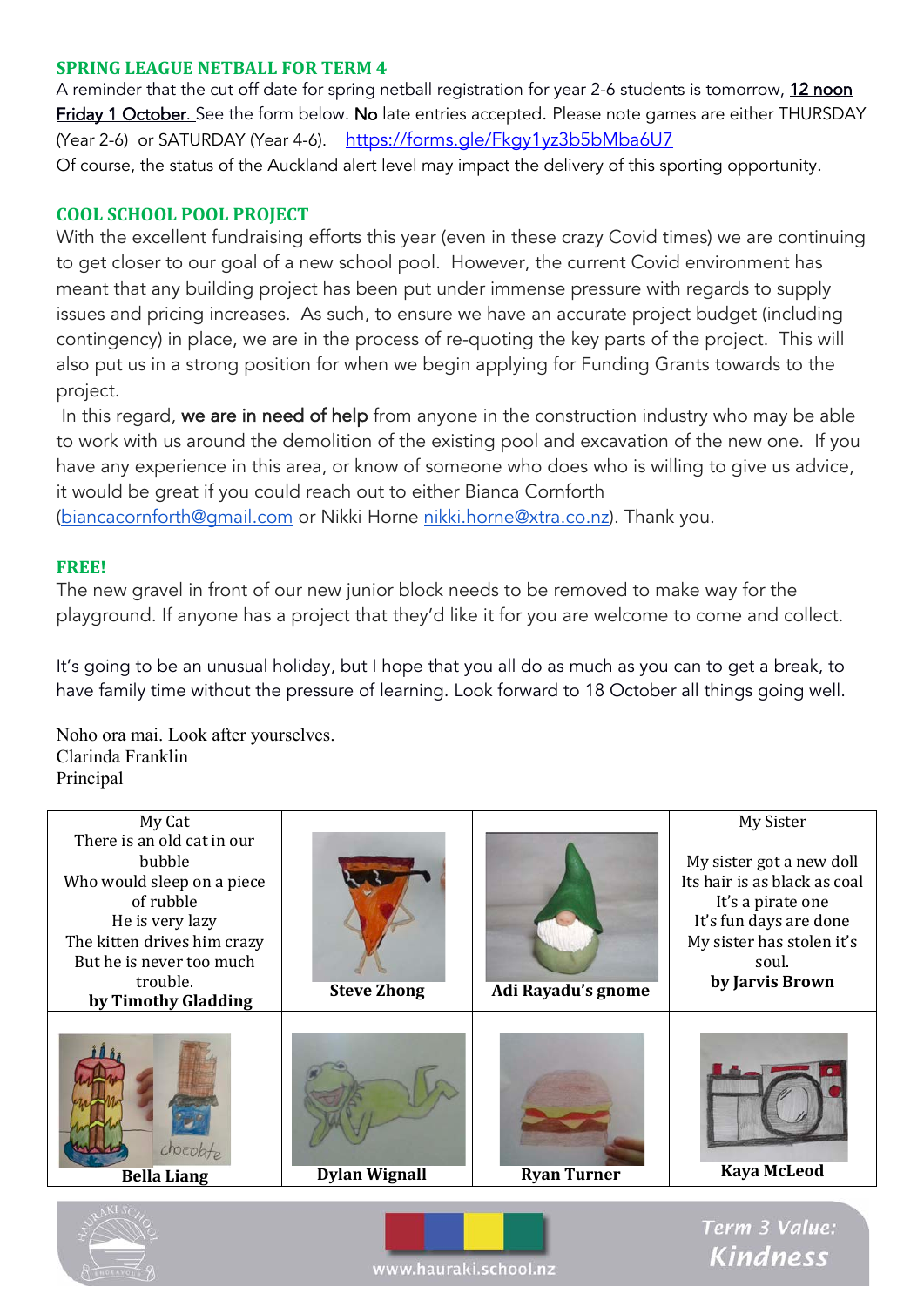## **COMMUNITY NOTICES**







Hi & your child(ren),

As long as we are in Level 2, we will run our October holiday days, albeit masked & well sanitised!

We know that there will be a lot of families who will be looking for a safe, fun and positive environment to send their children after such a long spell at home. We have strictly limited numbers due to the Covid Level 2 restrictions. You will need to pre book if you want to guarantee your place

## Contact info@pform.nz

# **OCTOBER HOLIDAY SKILLS CAMP**

Website: www.sporty.co.nz/taahc Facebook: Takapuna Athletics

**FEATURING MATT LACEY & SONNY TUAPUTA** 







Term 3 Value: **Kindness** 

www.hauraki.school.nz